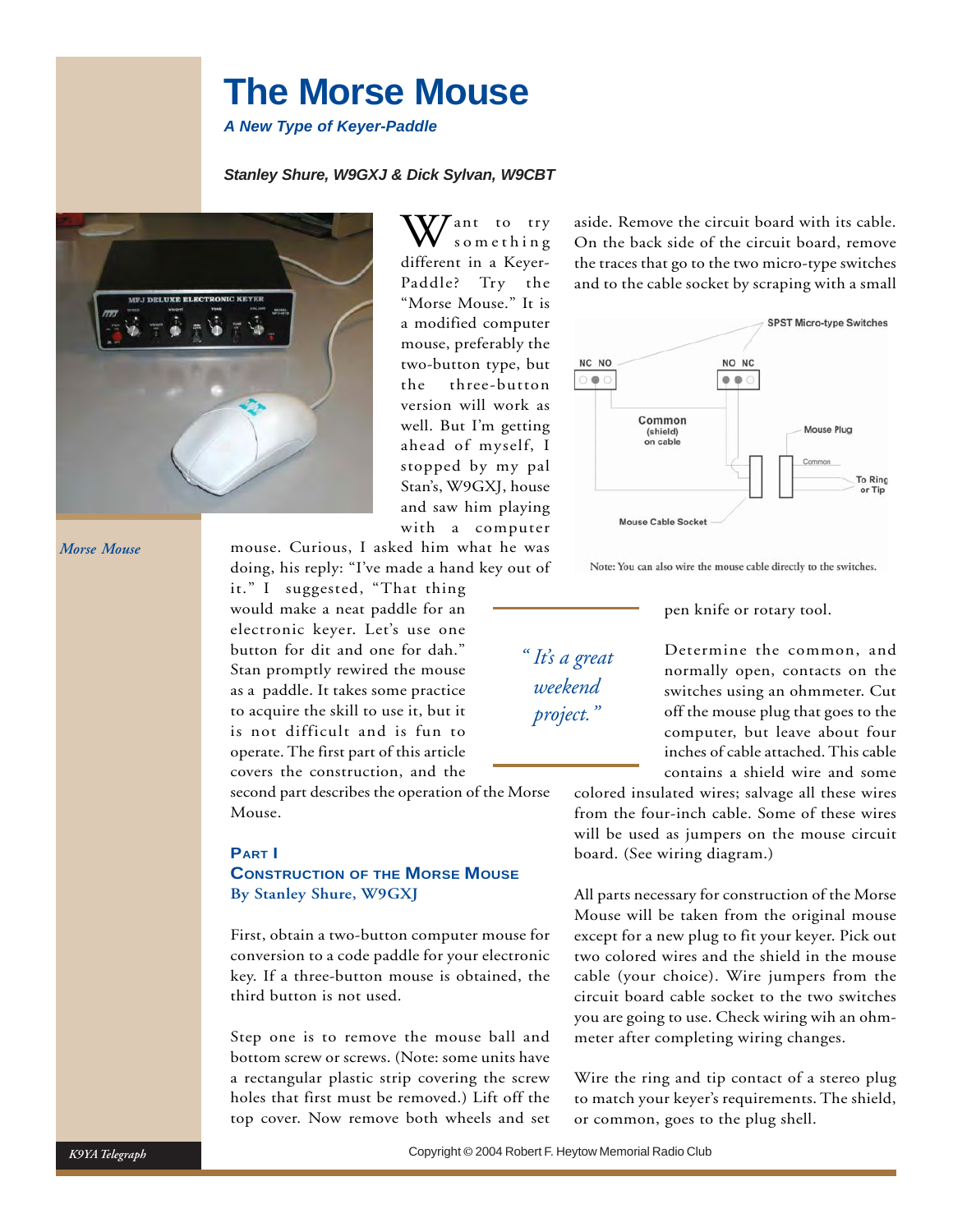



Note: Ring and Tip connection may be reversed to swap dit/dah paddles.

**Under the Hood — Note Cable Reversed**

## **MAKE IT A SIMPLE MODIFICATION**

Using your own cable and plug, solder them directly to both micro-type switches, as per the diagram. (Some mouse units use SMT components, so take care when soldering. Use a low wattage soldering iron and very thin, high quality solder.) Plug the mouse into your keyer and operate.

**PART II OPERATING THE MORSE MOUSE By Dick Sylvan, W9CBT**

Completing the Morse Mouse, I hooked it to my electronic keyer and tried to send with it. I made a lot of mistakes at first as it is a new skill to learn. We had put the dit key on the

left and the dah key on the right. I found this kind of awkward for me, so I had Stan switch the dit to the right side.

I also turned the key around from the conventional position, so that the buttons now faced me — this requires that the cable exit

*CONTINUED - SEE MM ON PAGE 7*



**Morse Mouse in Action**

## **K9YA Code Practice Nets**

## **Fast Net**

Place Artwork Here **numbers or hang around for a chat. The Fast Net is called at Every first Wednesday of the month, 7.137 MHz (plus or minus QRM) at 7:00 P.M. (2400 Z). Check in, exchange FISTS 20+ wpm.**

## **Slow Net**

**Every 2nd, 3rd and 4th Wednesday of the month, 7.137 MHz (plus or minus QRM) at 7:00 P.M. (2400 Z). Check in, exchange FISTS numbers or hang around for a chat. The Slow Net is called at 10-wpm, but speed will be adjusted to that of the slowest operator.**